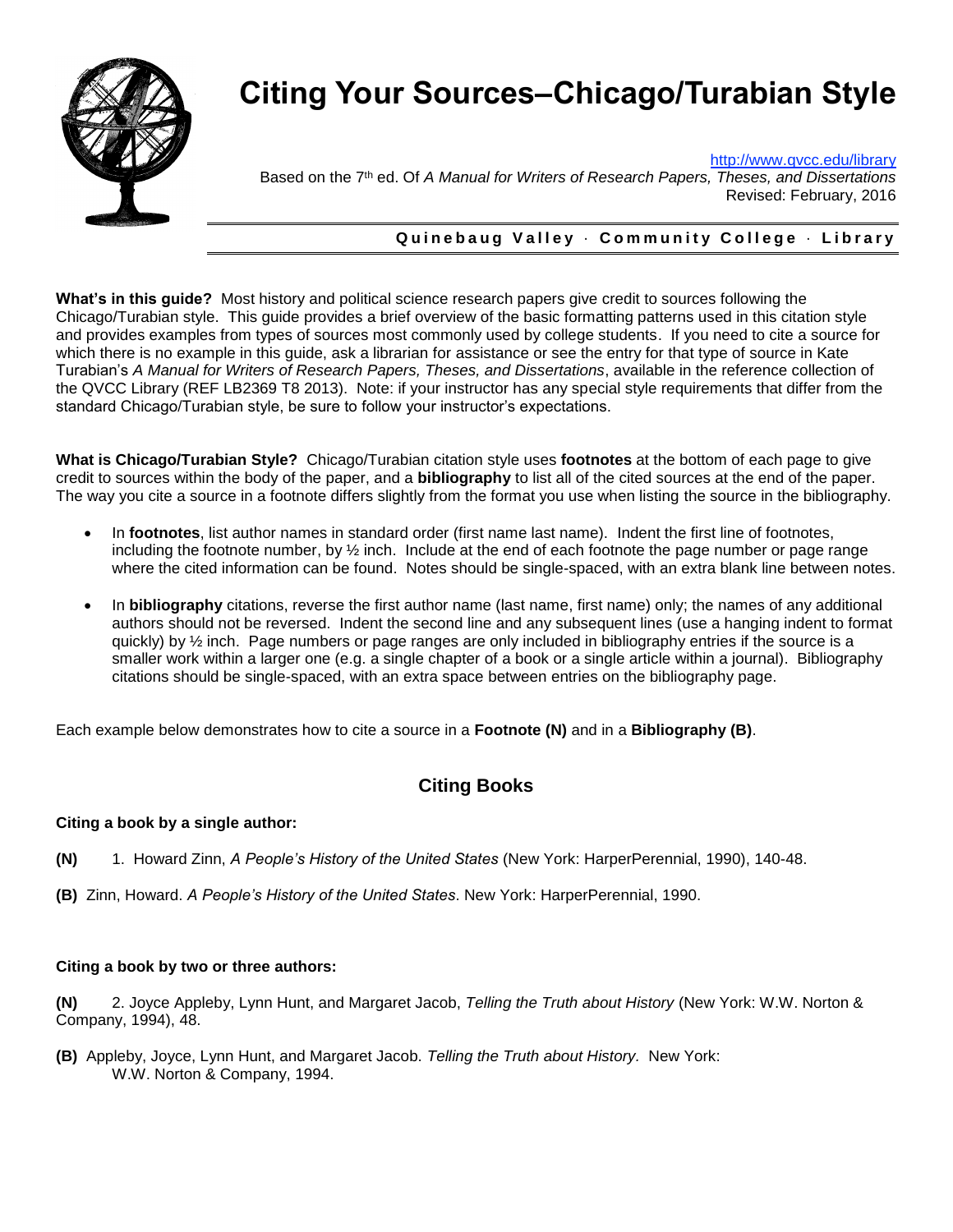#### **Citing a book by more than three authors:**

**(N)** 6. Chris R. Calladine and others, *Understanding DNA: The Molecule and How It Works,* 3d ed. (Boston: Elsevier Academic Press, 2004), 203-208.

**(B)** Calladine, Chris R., Horace R. Drew, Ben F. Luisi, and Andrew A. Travers. *Understanding DNA: The Molecule and How It Works.* 3d ed. Boston: Elsevier Academic Press, 2004.

#### **Citing a chapter or article in a book with an editor:**

**(N)** 1. David H. Bennett, "Was the Ku Klux Klan of the 1920s an Extremist Movement?" in *Taking Sides: Clashing Views on Controversial Issues in 20th Century American History*, ed. Larry Madaras (Dubuque, IA: McGraw-Hill/Dushkin, 2006), 98-100.

**(B)** Bennett, David H. "Was the Ku Klux Klan of the 1920s an Extremist Movement?" In *Taking Sides: Clashing Views on Controversial Issues in 20th Century American History*, ed. Larry Madaras, 98-107. Dubuque, IA: McGraw-Hill/Dushkin, 2006.

#### **Citing an Ebrary ebook:**

**(N)** 9. Paul Howard Carlson, *The Buffalo Soldier Tragedy of 1877* (College Station, TX: A&M University Press, 2003), 51-53, accessed January 21, 2013, ProQuest Ebrary.

**(B)** Carlson, Paul Howard. *The Buffalo Soldier Tragedy of 1877*. College Station, TX: A&M University Press, 2003. Accessed January 21, 2013. ProQuest Ebrary.

#### **Citing an Ebsco ebook:**

**(N)** 4. Paul Howard Carlson, *The Buffalo Soldier Tragedy of 1877* (College Station, TX: A&M University Press, 2003), 51-53, accessed January 21, 2013, EBSCO eBook Collection.

**(B)** Carlson, Paul Howard. *The Buffalo Soldier Tragedy of 1877*. College Station, TX: A&M University Press, 2003. Accessed January 21, 2013. EBSCO eBook Collection.

#### **Citing a Gale Virtual Reference Library ebook:**

**(N)** 11. Boris B. Gorshkov, "Serfdom: Eastern Europe," in *Encyclopedia of European Social History*, vol. 2, *Processes of Change/Population/Cities/Rural Life/State & Society*, ed. Peter N. Stearns (Detroit: Charles Scribner's Sons, 2001), 379-388, accessed January 21, 2013, Gale Virtual Reference Library.

**(B)** Gorshkov, Boris B. "Serfdom: Eastern Europe." In *Encyclopedia of European Social History*, vol. 2, *Processes of Change/Population/Cities/Rural Life/State & Society*, edited by Peter N. Stearns, 379-388. Detroit: Charles Scribner's Sons, 2001. Accessed January 21, 2013, Gale Virtual Reference Library.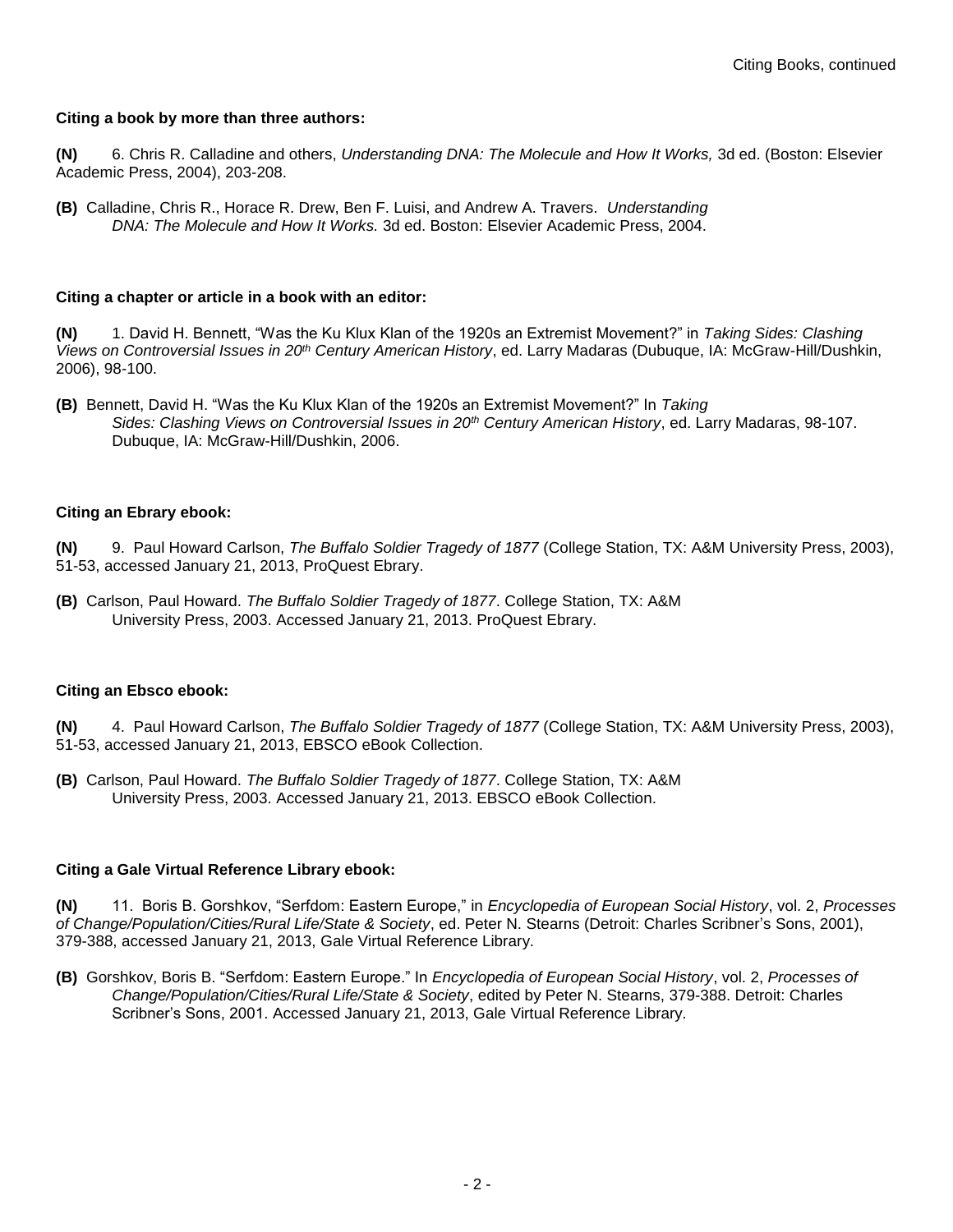## **Citing Magazine and Journal Articles**

#### **Magazine articles:**

#### **Citing a magazine article in print:**

- **(N)** 4. Mark Schapiro, "New Power for Old Europe," *The Nation*, December 27, 2004, 12-13.
- **(B)** Schapiro, Mark. "New Power for Old Europe." *The Nation*, December 27, 2004.

#### **Citing a magazine article from MasterFile Premier or any Ebsco article database:**

**(N)** 1. Mark Schapiro, "New Power for Old Europe," *The Nation*, December 27, 2004, 12-13, accessed January 24, 2008, http://web.ebscohost.com/.

**(B)** Schapiro, Mark. "New Power for Old Europe." *The Nation*, December 27, 2004. Accessed January 24, 2008. http://web.ebscohost.com/.

#### **Citing a magazine article from Academic OneFile or any Gale article database:**

**(N)** 1. Mark Schapiro, "New Power for Old Europe," *The Nation*, December 27, 2004, 12-13, accessed January 24, 2008, http://find.galegroup.com/.

**(B)** Schapiro, Mark. "New Power for Old Europe." *The Nation*, December 27, 2004. Accessed January 24, 2008. http://find.galegroup.com/.

#### **Journal articles:**

#### **Citing a journal article in print:**

**(N)** 8. Jane D. McLeod and Danielle L. Fettes, "Trajectories of Failure: The Educational Careers of Children with Mental Health Problems," *American Journal of Sociology* 113, no. 5 (November 2007): 655-56.

**(B)** McLeod, Jane D. and Danielle L. Fettes. "Trajectories of Failure: The Educational Careers of Children with Mental Health Problems." *American Journal of Sociology* 113, no.5 (November 2007): 655-56.

#### **Citing a journal article from MasterFile Premier or any Ebsco article database:**

**(N)** 1. Dennis Showater, "European Power Projection," *MHQ: Quarterly Journal of Military History* 20, no.1 (Winter 2008): 46-55, accessed January 28, 2013, http://web.ebscohost.com/.

**(B)** Showater, Dennis. "European Power Projection." *MHQ: Quarterly Journal of Military History* 20, no.1 (Winter 2008): 46-55. Accessed January 28, 2008, http://web.ebscohost.com/.

#### **Citing a journal article from Academic OneFile or any Gale article database:**

**(N)** 3. Joseph Roch, Chris Clarke, and Emily Brown, "Cottage Industries: The Art of Making Puppets as Objects in Lowell, MA 1765-1800," *New England Journal of Social History* 65, no.2 (December 2007): 72-89, accessed January 28, 2014, http://find.galegroup.com/.

**(B)** Roch, Joseph, Chris Clarke, and Emily Brown. "Cottage Industries: The Art of Making Puppets as Objects in Lowell, MA 1765-1800." *New England Journal of Social History* 65, no.2 (December 2007): 72-89. Accessed January 28, 2014, http://find.galegroup.com/.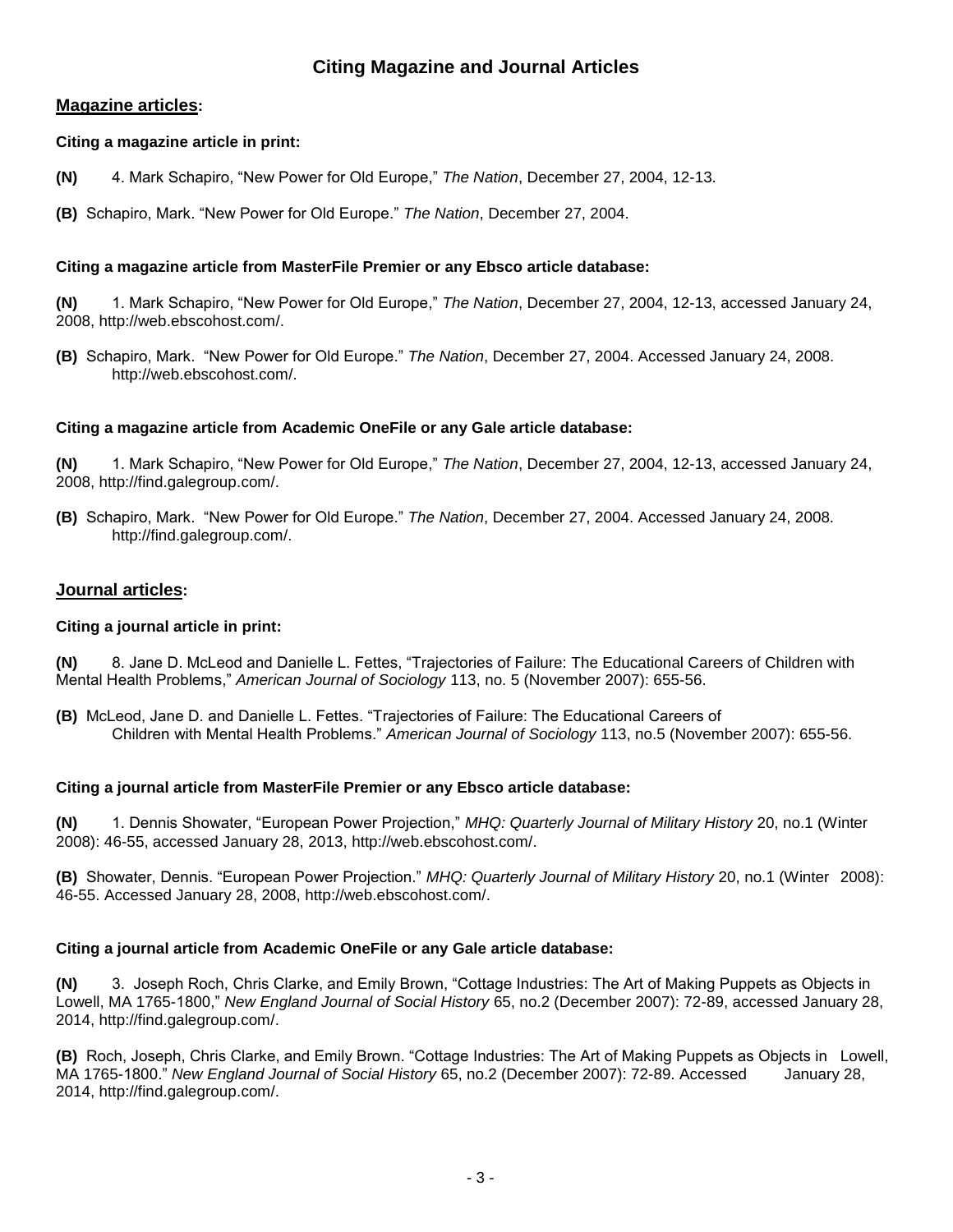## **Citing Newspaper Articles**

Newspaper articles are cited only in notes. Do not include newspaper citations in your bibliography.

#### **Citing a newspaper article in print:**

**(N)** 4. James Schembari, "And, Don't Call Me Connecticuter, Either," *New York Times,* December 17, 2006.

#### **Citing a newspaper article from the Internet:**

**(N)** 4. James Schembari, "And, Don't Call Me Connecticuter, Either," *New York Times*, December 17, 2006, accessed January 29, 2014, http://www.nytimes.com/.

#### **Citing a newspaper article from Newspaper Source:**

**(N)** 4. James Schembari, "And, Don't Call Me Connecticuter, Either," *New York Times*, December 17, 2006, accessed January 29, 2014, Newspaper Source.

#### **Citing a newspaper article from one of the ProQuest Newspapers:**

**(N)** 4. James Schembari, "And, Don't Call Me Connecticuter, Either," *New York Times*, December 17, 2006, accessed January 29, 2014, ProQuest Newspapers.

### **Citing Internet Sources**

#### **Citing an Internet article that has an author, date, article title, and website title:**

**(N)** 7. Bahram Rajaee, "The Effect of 'In Your Face' Political Television on Democracy," The American Political Science Association, June 5, 2010, accessed March 7, 2013, http://www.apsanet.org/content\_48884.cfm/.

**(B)** Rajaee, Bahram. "The Effect of 'In Your Face' Political Television on Democracy." The American Political Science Association. June 5, 2010. Accessed March 7, 2013. http://www.apsanet.org/content\_48884.cfm/.

#### **Citing an Internet article with no named author. Use the article title in the footnote and the owner of the site in the bibliography:**

**(N)** 3. "Privacy Policy," Google Privacy Center, last modified October 3, 2010, accessed March 5,2011, http://www.google.com/intl/en/privacypolicy.html.

**(B)** Google. "Privacy Policy." Google Privacy Center. Last modified October 2, 2010. Accessed March 5, 2011. http://www.google.com/intl/en/privacypolicy.html.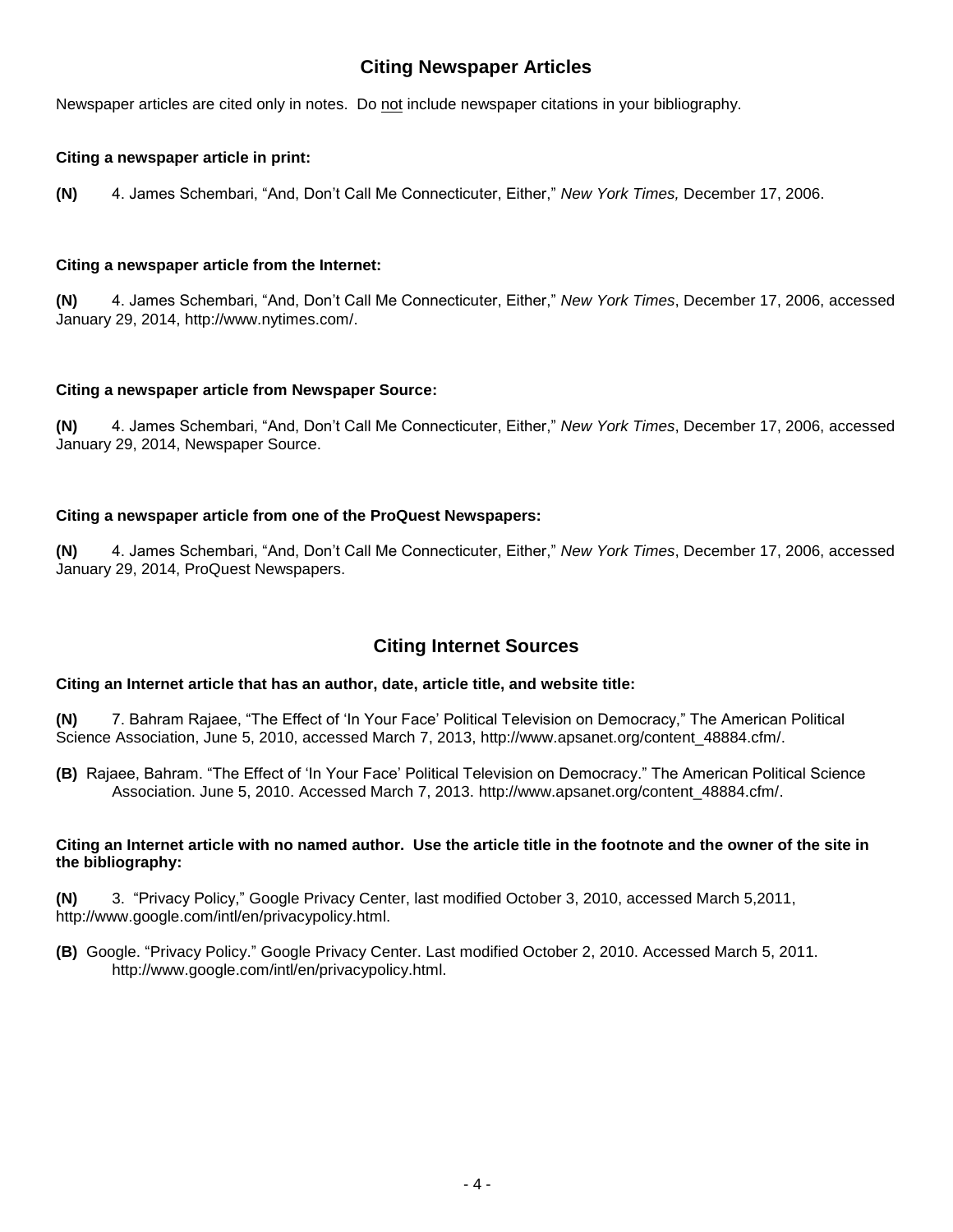#### **Citing YouTube:**

- **(N)** 6. Luiz L. Stockler, "Vovo," (video), posted August 9, 2011, accessed August 23, 2011, http://www.youtube.com/watch?v=Pt\_tppIGGm8&feature=spotlight/.
- **(B)** Stockler, Luiz L. 2011. "Vovo" (video). Posted August 9, 2011. Accessed August 23, 2011. http://www.youtube.com/watch?v=Pt\_tppIGGm8&feature=spotlight/ (accessed August 23, 2011).

#### **Citing Films on Demand:**

**(N)** 1. *In Dogon Country: Marcel Griaule's Journeys through Africa*, Films On Demand, 1997, accessed August 20, 2012, http://digital.films.com/PortalPlaylists.aspx?aid=12459&xtid=48991.

**(B)** *In Dogon Country: Marcel Griaule's Journeys through Africa*. Films on Demand, 1997. Accessed August 20, 2012. http://digital.films.com/PortalPlaylists.aspx?aid=12459&xtid=48991.

## **Citing Other Sources**

This handout provides a brief overview of the basic pattern used in Chicago/Turabian style citation. If you need to cite a source for which there is no example in this guide, the QVCC Library has copies of Kate Turabian's *A Manual for Writers of Research Papers, Theses, and Dissertations*, available in the reference collection of the QVCC Library (REF LB2369 T8 2013) in both Danielson and Willimantic.

Contact any QVCC Librarian for help:

- Email [Library@qvcc.edu](mailto:Library@qvcc.edu)
- Phone: 860-932=4007

Use the QVCC Library's online citation resources:

<http://www.qvcc.commnet.edu/Library/handouts/Chicago.pdf>

Use a free, online citation generator as a guide – always check the results and edit as necessary for accurate formatting:

- <http://www.calvin.edu/library/knightcite/index.php?standard=Chicago>
- Use the link, or just search for "KnightCite" using the Google search engine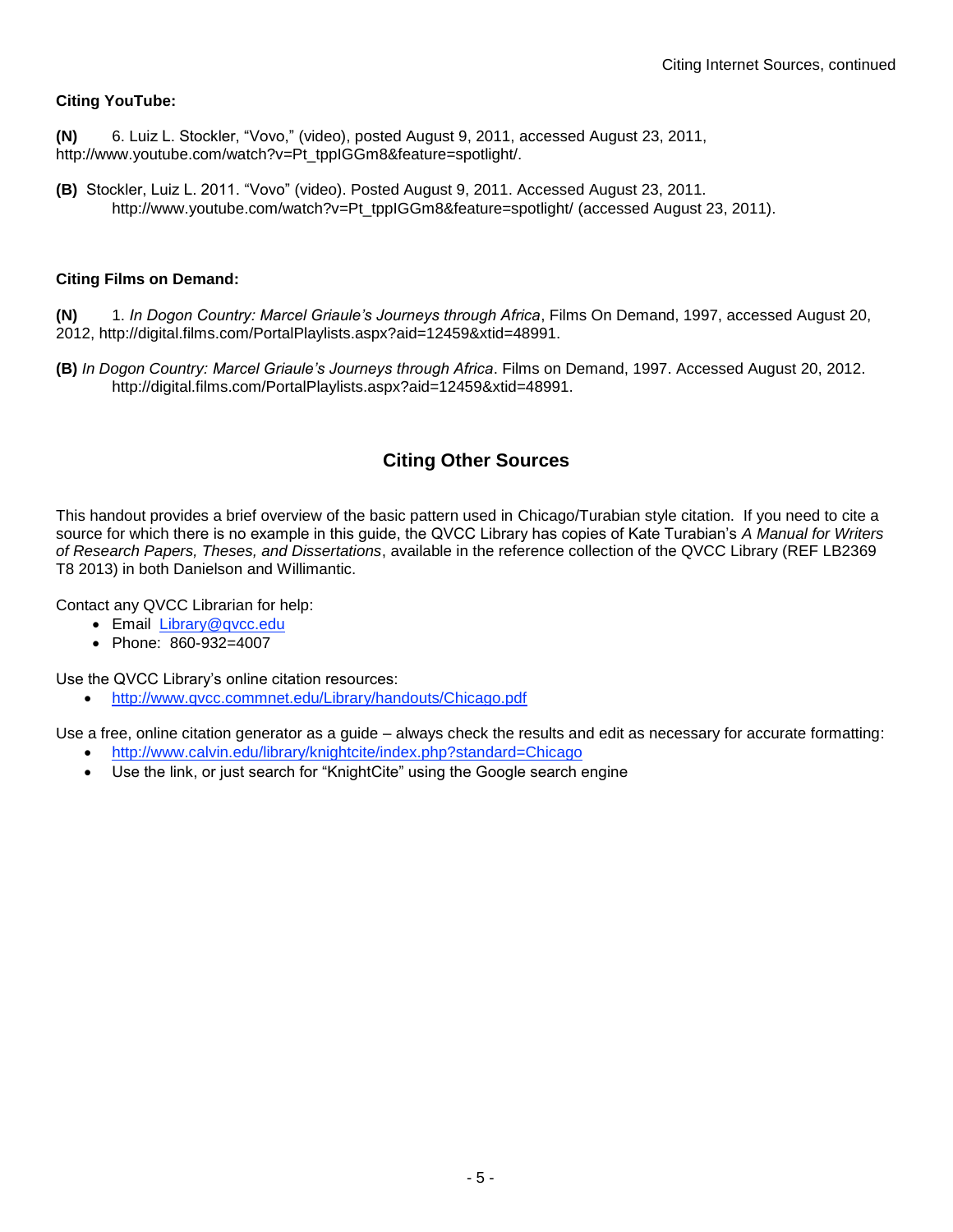## **The Mechanics of Using Footnotes and Bibliography**

## **Footnotes**

Historians and political scientists use footnotes because of the level of detail they allow for in source citation. A reader, such as your instructor, has the ability to glance at the bottom of the page to learn more about when a book was published or the URL of a website for quick reference. Microsoft Word makes it easy to insert footnotes into your paper.<sup>1</sup>

Every time you cite a source for the first time, you use a full footnote.<sup>2</sup> If you are citing information from the same source that you used in the immediately previous footnote, you can use *Ibid.*, which means "in the same place." Please see the footnotes at the bottom of this page as an example. $^3$  When you cite a source for which you already provided a full footnote somewhere earlier in the paper, you may simply use the last name of the author(s) followed by the correct punctuation and the page number.<sup>4</sup>

Footnoting also allows you to add comments, when you have a point of information you want your reader to know, but the information would interrupt the flow of the your writing, you may place a comment or a "see" reference in a footnote.<sup>5</sup>

Formatting is important. Pay close attention to the following details:

- Each footnote begins with a reference number, ordered sequentially.
- Indent only the first line of each footnote by ½ inch.
- Single space within footnotes.
- Leave a blank line between footnotes.
- Closely follow guides and examples for formatting and punctuation. Most elements are separated by commas.

## **Bibliography**

The bibliography is the last page (or pages) of your research paper. It offers your reader an alphabetized list of cited sources for easy reference. An example is provided on page 8 of this handout. Formatting is important. Pay close attention to the following details:

- Label the first page of the bibliography, Bibliography, at the top, center of the page.
- Leave two blank lines between the label and the first entry.
- Single space lines within entries.
- Use a hanging indent so that run-over lines within an entry are indented by  $\frac{1}{2}$  inch.
- Within any entry, list authors in the order their names appear in the source.
- Invert only the name of the first listed author for each entry (last name, first name).
- Leave one blank line between entries.
- Alphabetize the entire list of entries by the last name of each entry's first author (or first significant word if no author)
- Closely follow guides and examples for formatting and punctuation. Most elements are separated by periods.

3. Ibid., 7.

l

4. Barlow, 11.

<sup>1.</sup> Amy Barlow, "Teaching QV Students How to Cite Their Sources," *Library Handouts* (Fall 2011): 5-8.

<sup>2.</sup> Lyle Green, *Footnoting Is Easy If You Learn It* (New York: Publishing House, 2012): 34.

<sup>5.</sup> The author makes interesting comparisons between different styles of citation, including MLA, APA, and Chicago/Turabian. For further reading, see, Green, 5-13.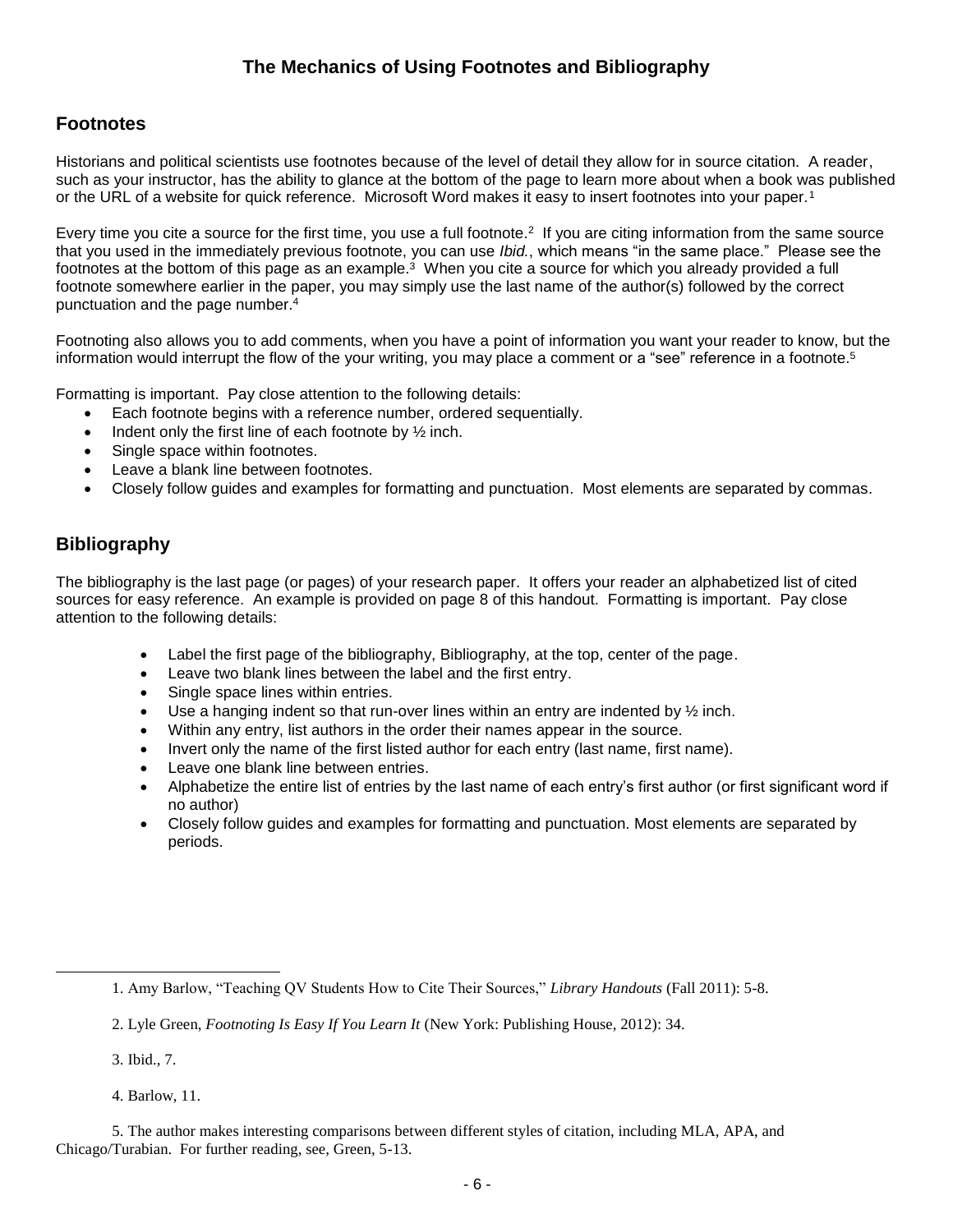# **Inserting Footnotes with Microsoft Word**

|                                       |                                         |                                                        | handout.docx - Word<br>Sample for sli                                                                                          |                                                        |                          | $\overline{\phantom{a}}$    |               |
|---------------------------------------|-----------------------------------------|--------------------------------------------------------|--------------------------------------------------------------------------------------------------------------------------------|--------------------------------------------------------|--------------------------|-----------------------------|---------------|
| <b>FILE</b>                           | <b>INSERT</b><br><b>HOME</b>            | DESIGN                                                 | <b>REFERENCES</b><br>PAGE LAYOUT                                                                                               | MAILINGS                                               | <b>REVIEW</b>            | QVCC Me<br>VIEW             |               |
| <b>Till</b><br>Table of<br>Contents * | ि Add Text <sub>*</sub><br>Update Table | f.<br>AB <sup>-</sup><br>$B^1$ +<br>Insert<br>Footnote | Manage Sources<br>$\left(\frac{1}{2}\right)$<br>国 Style:<br>APA<br>W.<br>Insert<br>E <sub>P</sub> Bibliography *<br>Citation * | E<br>$\mathbf{a}_2$<br>124.5<br>Insert<br>Caption<br>군 | e<br>ЪJ<br>Mark<br>Entry | G<br>Mark<br>Citation       |               |
|                                       | <b>Table of Contents</b>                | Footpotes                                              | Citations & Bibliography<br>Γs.                                                                                                | Captions                                               | Index                    | <b>Table of Authorities</b> | ᄉ             |
|                                       |                                         |                                                        |                                                                                                                                |                                                        |                          |                             | $\mathcal{L}$ |

Microsoft Word makes it easy for you to insert footnotes at the end of your sentences. When you finish a sentence containing information that you need to cite in a footnote, (1) make sure the cursor is blinking at the insertion point you want. Then, simply (2) click the References tab in the main menu. From there, (3) click the button to Insert Footnote. Microsoft Word will automatically renumber your footnotes as you use this tool. It will place a superscript number at **1**the insertion point and a matching number in the footnotes area at the bottom of the page.<sup>1</sup> The cursor will jump to the footnote area so you can add the full citation or a brief placeholder to be completed later. Simply double-click the footnote mark or click back in the body of the paper to return to writing or editing your text.

1. Here's the corresponding footnote number, placed at the bottom of the page below a solid line divider.

## **Note: you will need to correct footnote formatting as follows:**

- You may need to change the font or the font-size. Follow your instructor's requirements.
- Indent only the first-line of each footnote by ½ inch.
- Add a single blank line between footnotes.

L. Q ×

 $\frac{1}{2}$ 

 $100 - 0.01$ 

Î.

s. in,

 $\mathbf{1} \rightarrow \mathbf{1} \rightarrow \mathbf{1}$ 

İ

 $6, 7$  $\ddot{\phantom{0}}$ 

 $\mathcal{L} \rightarrow \mathcal{L} \rightarrow \mathcal{L}$ 

 $\cdots$  8  $\cdots$  8  $\cdots$  1  $\cdots$  1  $\cdots$  7  $\cdots$ 

 $\mathcal{L} \rightarrow \mathcal{L} \rightarrow \mathcal{L}$